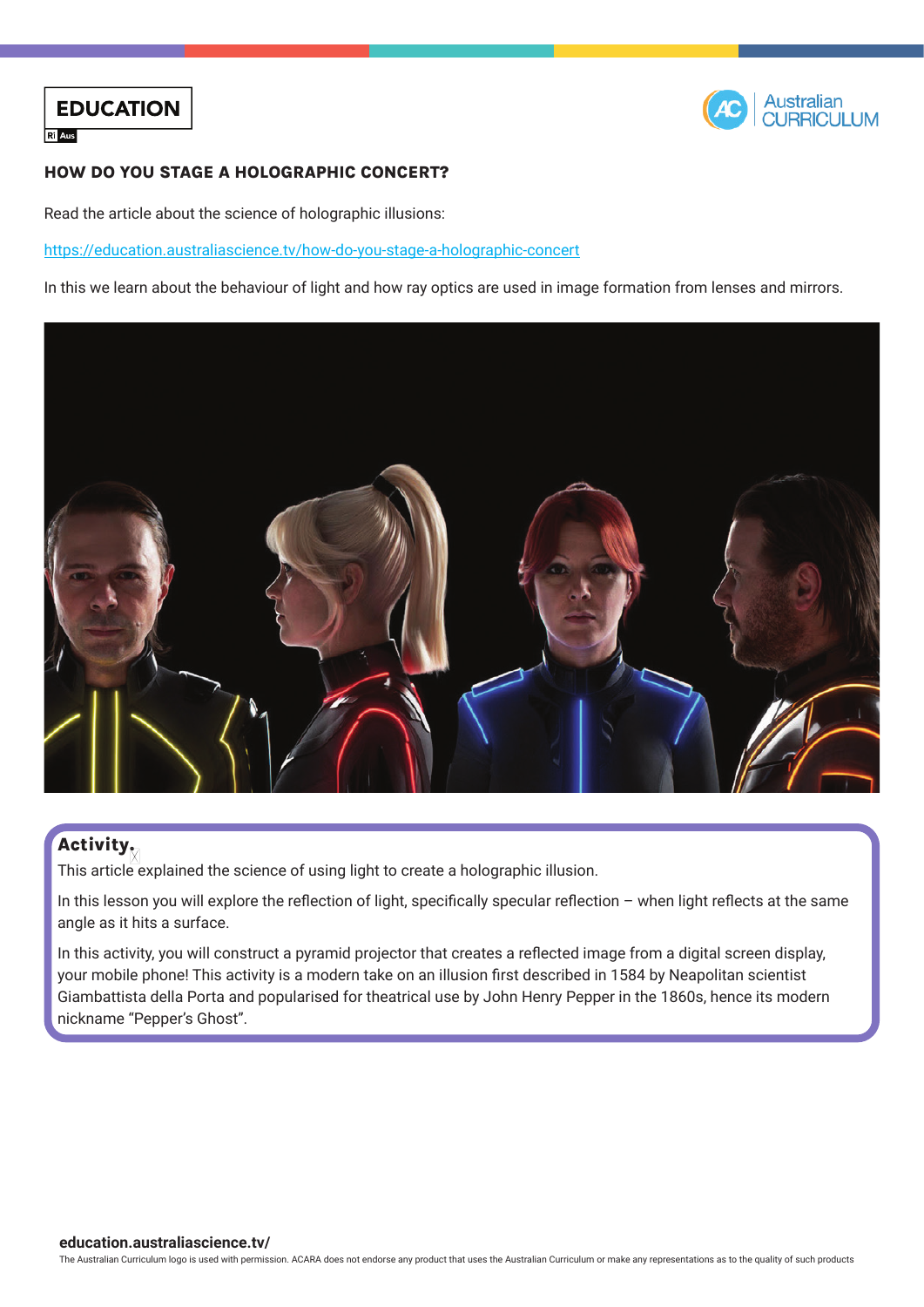## **EDUCATION**

 $R<sup>2</sup>$  Aus



#### Apparatus:

- A flat, hard (but flexible) piece of clear plastic, such as recycled packaging or overhead projector (acetate) sheet.
- Scissors or a utility/craft knife (adult supervision required)
- A washable marker
- Clear sticky tape
- Haunted 'Hologram' template<https://www.ontariosciencecentre.ca/media/2326/hauntedholotemplate.jpg>
- A smartphone or tablet with access to YouTube

#### Method:

- 1. Carefully trace the template onto a piece of clear plastic (from packaging in your recycling) or your teacher can provide you with a template already printed on a sheet of transparency/acetate.
- 2. Cut along the solid lines, take care to cut these lines as straight and even as possible.
- 3. Fold along the dotted lines, tape together with clear sticky tape. This will form an upside-down pyramid. **The edges of the plastic will probably be sharp, so be sure to take extra care with this step.** This is your projection pyramid!

Check out this simple How-to Video:<https://youtu.be/VRljGNLyMYY>

- 4. On your phone or tablet, open YouTube and visit the following site: <https://youtu.be/OdA77IVRbm0>
- 5. Select the Pepper's Ghost video, then place your projection pyramid in the middle of your screen with the narrow end facing down, flush with the screen. **If needed, trim the narrow (bottom) end of your pyramid so it sits upright on a flat surface**

Dim the lights in the room and look through the side of the pyramid! **Top – Tip: Turn the brightness to the maximum on your phone or tablet settings. This also works best in a darkened room.**

Click on the links below to experiment with different hologram videos:

Butterfly<https://www.youtube.com/watch?v=vTufphdowOw>

Space <https://www.youtube.com/watch?v=kUERqqY3pdk>

Various 01<https://www.youtube.com/watch?v=e5W0GLGd1hc>

Various 02<https://www.youtube.com/watch?v=nQs6gmY286k>

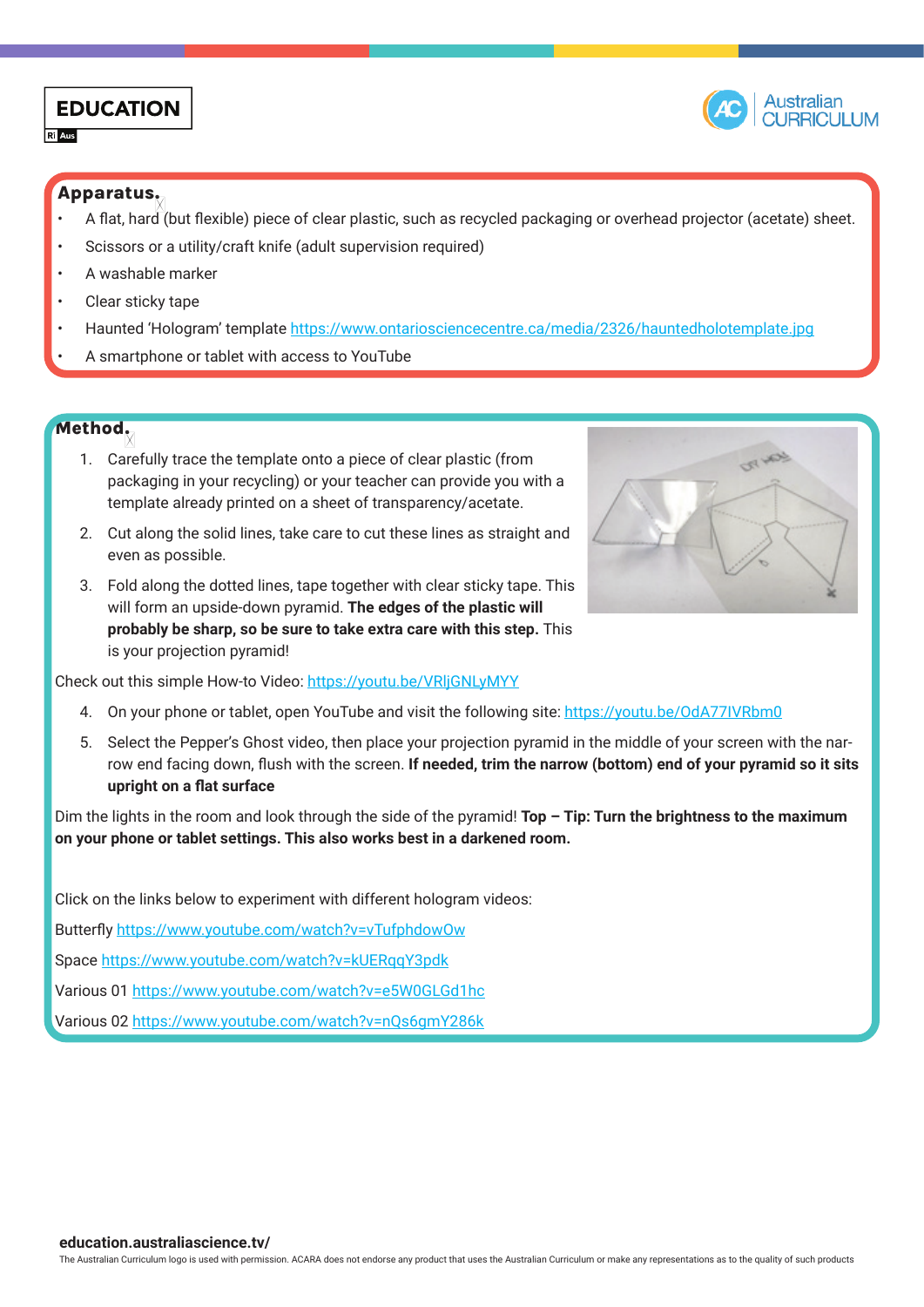



#### What did you observe?

The image you see is a Pepper's Ghost illusion. Use the space below to construct a summary of the observations you made. E.g Can you identify the location of the 'real' image and the 'virtual' image in your display.

• Draw a ray diagram to show your understanding of the science behind the experiment.

#### **Evaluation**

What surprised you most about the experiment?

Is this illusion a true hologram? Explain your answer.

The Australian Curriculum logo is used with permission. ACARA does not endorse any product that uses the Australian Curriculum or make any representations as to the quality of such products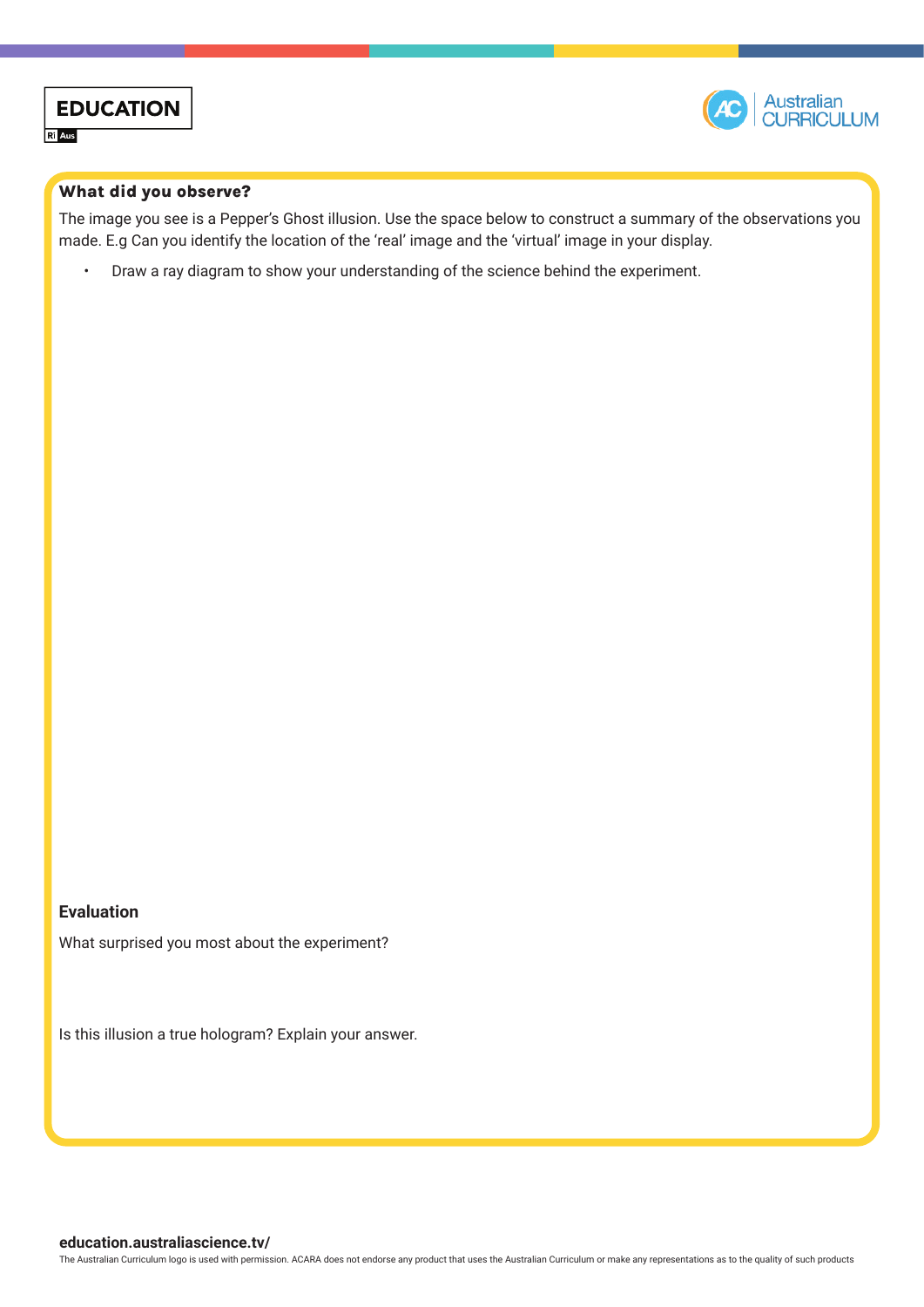

# **EDUCATION**

**R** Aus

#### The Theory.

Scientist Giambattista della Porta first described the Pepper's Ghost illusion in 1584. Around 1862, the illusion was popularised by inventor and engineer Henry Dirck's and chemist John Henry Pepper.

Despite its appearance, the Pepper's Ghost illusion is **not** a hologram. A true hologram is a three-dimensional image

created by lasers without the use of lenses, while Pepper's Ghost is an **optical illusion** produced by **reflected** light. The ghostly projection appears when an image is **reflected** against a screen at a 45-degree angle, resulting in a virtual image that appears to have depth and float in mid-air.

The illusion is a common special effect technique that you've probably seen used in theatre's, amusement parks (Disneyland's Haunted Mansion ride is still using this effect over 150 years later), concerts (2012 Coachella Music Festival, where it was used to project a performance by the late American rapper Tupac Shakur), and museums.

The illusion is made possible with glass (or glasslike surfaces such as a transparency) and light. Due to ray optics, light is reflected and refracted to produce an image that appears like a hologram.

This Pepper's Ghost activity, while not a true hologram, takes much less technology and is a good exploration of light and viewing angles.



Real Holograms are 3D images created by interference of light beams. They should be able to be viewed from any angle and allow the viewer to see the object from multiple sides. Real holograms can be seen without the need for special lenses, screens, or other props.

The Australian Curriculum logo is used with permission. ACARA does not endorse any product that uses the Australian Curriculum or make any representations as to the quality of such products